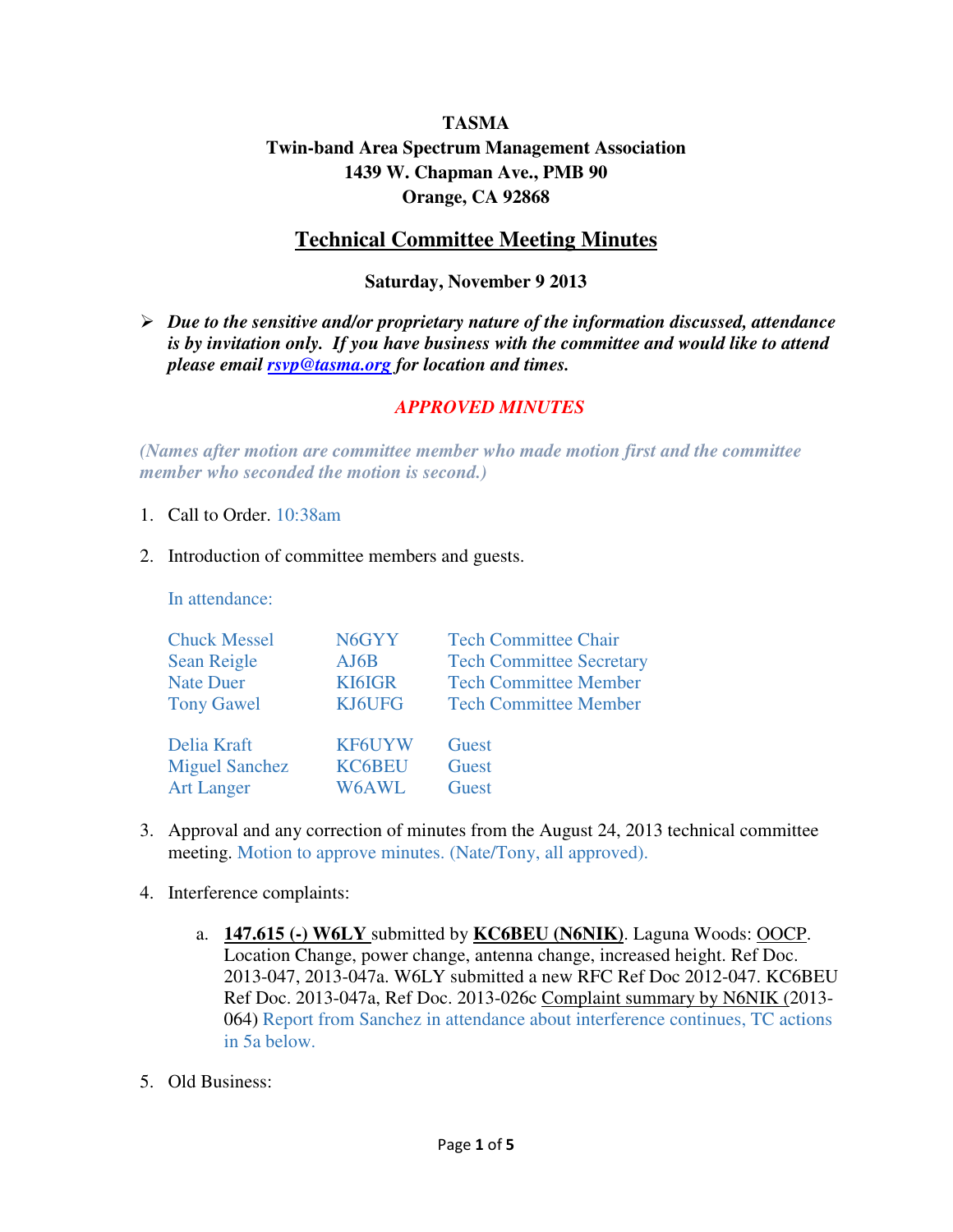- a. **147.615 (-) W6LY** Laguna Woods: Update RFC. Ref Doc. 2012-047. New location. Trustee reply 2013-026, 26a-26b. (unable to address approval until interference complaint resolved). MOTION to not approve RFC as repeater has ongoing interference complaint (see 4a) and remove prior coordination for abandoned repeater site from database. (Nate/Tony and all approved)
- b. **146.940 (-) KE6FUZ** Disneyland: OOCP. Location Change. OOCP letter sent 4/1/2013. Reply received 2013-033. Contact name is no longer valid. Repeater still using KE6FUZ as ID. Looked up new contact of W6LPJ as trustee for Disney club repeater. OOCP letter sent 6/12/2013 Ref Doc. 2013-033a requesting an updated RFC with the corrected information. RFC update 2013-030b. MOTION to issue test coordination with parameter change. (Sean/Tony, all approved.)
- c. **147.765 (-) KW6PMC** Pine Mountain Club: RFC 2013-046 RFC for new (transfer) repeater. Notified trustee of repeater on same frequency in area K6VGA Ref Trustee email 2013-046b. RFC was incomplete. Ref received doc 2013-046c, bill of sale to complete RFC request. RFC 2013-046, Bill of Sale 2013-046d MOTION to issue test coordination. (Sean/Tony, all approved.)
- 6. Test Coordinations Not On The Air Yet: (in construction)
	- a. **146.760 (-) K6DK** Flash II, Barstow (build out by 10/2013) RFC 2012-013. Test Coordination 2013-050. Extended to 2/2014.
	- b. **147.150 (+) K6DK** Shamrock Peak (build out by 10/2013) RFC 2011-102. Test Coordination 2013-050. Extended to 2/2014.
	- c. **144.895 (+) W6CDW** Elsinore Peak: (build out by 9/2013) RFC 2013-017. Test Coordination 2013017a. Test coordination suspended due to multiple interference complaints. Update RFC with new frequency pair submitted. Ref. Doc. 2013- 017E Extended to 2/2014, new frequency and new antenna parameters.
	- d. **145.280 (-) K6THQ** West Covina: (build out by 2/2014) RFC 2013-043 RFC new repeater. No action needed.
- 7. Test Coordinations On The Air:
	- a. **147.915 (-) K6COV** Anaheim: (test ending 12/2013) RFC 2013-031c. Trustee email 2013-031b notified TC on the air. No action needed.
	- b. **147.000 (+) K6CLX** Calexico: (test ending 5/2014) RFC 2013-019. Test Coordination 2013-019a. Trustee reply 2013-019c. No action needed.
	- c. **145.120 (-) WA6VPL** Gravel Peak: (test ending 12/2013) RFC 2013-044 RFC location update. No action needed.
	- d. **449.140 (-) WA6VPL** Vandenberg AFB: (test ending 3/2014) RFC 2013-045d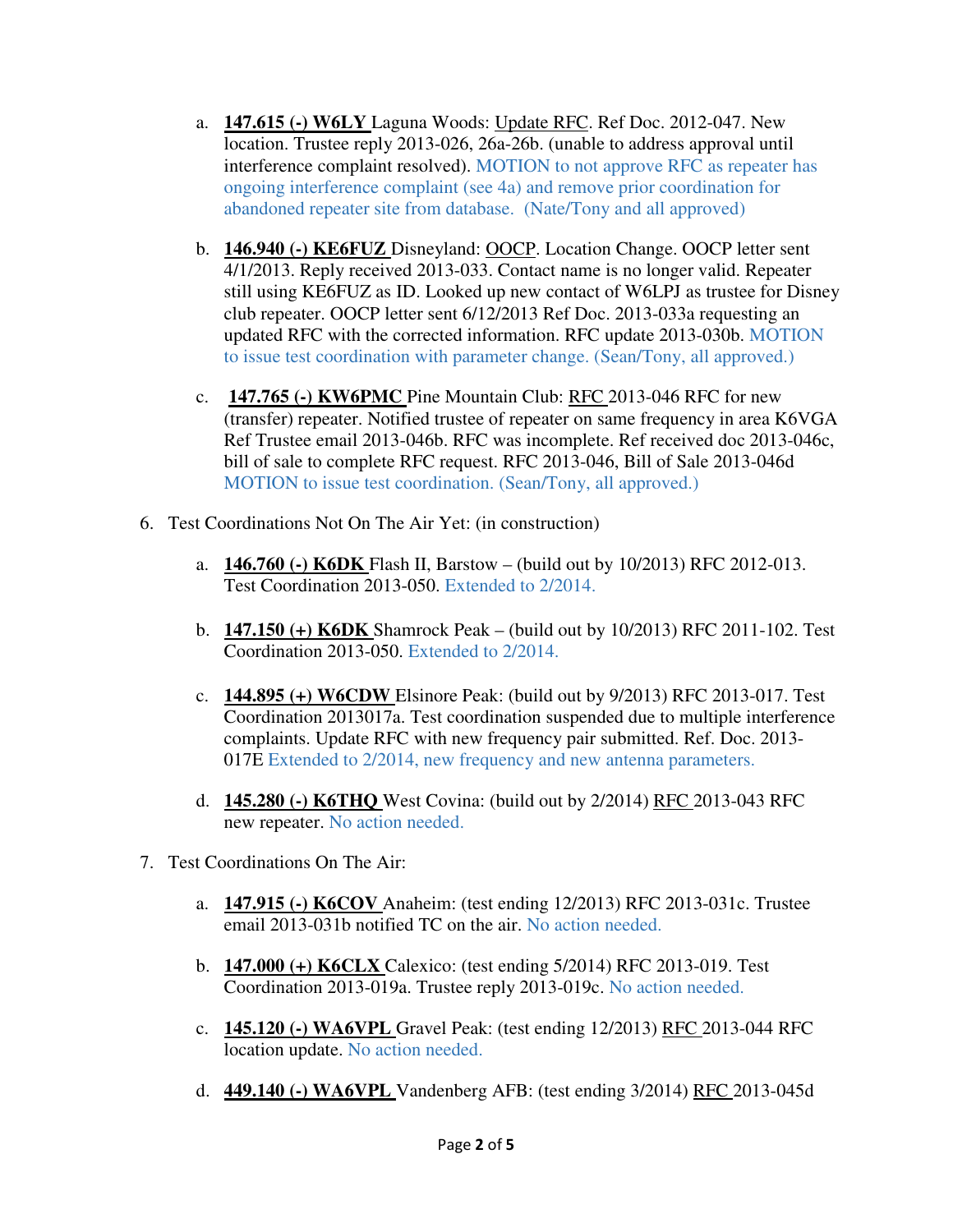RFC location update. No action needed.

- e. **147.150 (+) K6DK** Burnt Peak (test ending 5/2014) RFC 2011-102. Test Coordination 2013-050. Trustee reply 2013-050a. No action needed.
- f. **147.030 (+) N6XPG** Green Valley Lake (test ending 5/2014) RFC email 2012- 004. Test Coordination 2013-039. No action needed.
- 8. Coordination Waiting List:

|                | Date:      | <b>Call Sign:</b>             | RFC:       | <b>Location:</b>                      |
|----------------|------------|-------------------------------|------------|---------------------------------------|
| a.             | 04/03/2009 | *K6AMS                        | 2009-040   | <b>Running Springs</b>                |
| $h_{\cdot}$    | 05/25/2009 | KF6HKM                        |            | 2009-05-25em Contractor's Point (P25) |
| $\mathbf{c}$ . | 05/25/2009 | KF6HKM                        |            | 2009-05-25em Oat Mountain (P25)       |
| d.             | 06/05/2009 | W6GAN                         | 2009-082   | Sylmar                                |
| e.             | 07/01/2009 | W6ARD                         |            | Long Beach                            |
| $f_{\cdot}$    | 08/10/2009 | K6RRR                         |            | Mt Otay $(P25)$                       |
| g.             | 03/31/2010 | N <sub>1</sub> SAT            | 2010-059   | Claremont Mesa                        |
| h.             | 11/12/2011 | KG6YPA                        | 2011-067   | <b>Running Springs</b>                |
| Ť.             | 11/12/2011 | W6GRG                         | 2011-063   | Simi Valley                           |
|                | 12/01/2012 | W6NUT                         | 2012-009em | Contractor's Point                    |
| k.             | 05/18/2013 | N <sub>6</sub> Q <sub>S</sub> | 2013-032   | Yucca Valley                          |
|                |            |                               |            |                                       |

MOTION to update waiting list parameters (Sean/Nate, all approved.):

*Waiting list applicants must restate their intention to remain on the waiting list annually. Currently waiting list applicants from 2009-2011 (except 8a) will be removed from waiting list at February 2014 Tech Committee meeting if no update has been received. TC will notify 8b thru 8i via e-mail and regular USPS mail before removal.* 

Please make your intentions known by e-mailing tc-chair@tasma.org as soon as possible.

- 9. New Business:
	- a. **147.945 (-) WA6JFM** Santa Barbara: OOCP Notified repeater off the air. Frequency changed but not removed from database. Repeater in error will be removed from database.
	- b. **146.700 (-) N6HYM** Gibraltar Peak: OOCP Notified repeater not passing mobile audio. Wrong ID. New trustee of KD6OVS. Waiting for RFC from new trustee. MOTION to send OOCP letter N6HTM and KD6OVS. (Sean/Tony, all approved.)
	- c. **145.180 (-) WA6COT** Santa Ynez Peak: RFC Update 2013-073. New trustee W6YJO of Santa Barbara ARC. Database to be updated.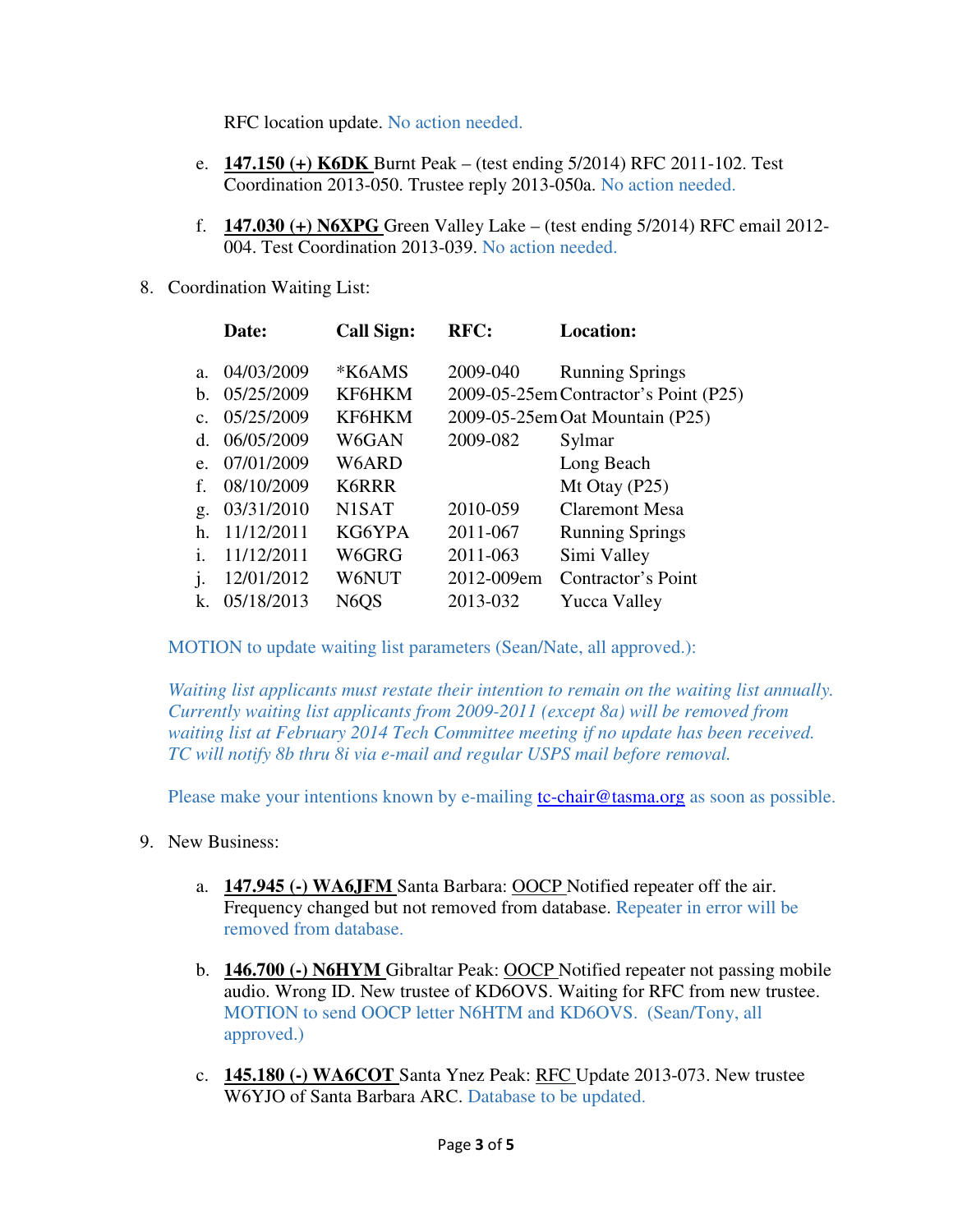- d. **146.895 (-) N6JNS** Solvang: OOCP Wrong ID. New trustee of K6SYV of SYVARRG. Waiting for RFC from new trustee. Tabled to next meeting as new RFC not received.
- e. **146.160(+) KJ6GCB** Palm Springs: RFC Update 2013-065. New location. MOTION to issue test coordination. (Nate/Tony, all approved.)
- f. **147.765(-) W6QFK** San Gabriel Valley: RFC Update 2013-066, 2013-066a. New trustee. Database to be updated.
- g. **147.180(+) WA6TST** Barstow, Flash II: RFC Update 2013-069. New trustee. Database to be updated.
- h. **147.885(-) WA6TST** Ludlow: RFC Update 2013-069. New trustee. Database to be updated.
- i. **146.970(-) WA6TST** Barstow: RFC Update 2013-069. New trustee. Database to be updated.
- j. **146.895(-) W6KRW** San Clemente: RFC New 2013-067. New transmitter in simulcast. MOTION to issue test coordination with parameter changes. (Sean/Nate, all approved.)
- k. **147.705(-) K6ECS** Quartzite: RFC New 2013-068. New repeater. MOTION to issue test coordination. (Sean/Nate, all approved.)
- l. **146.115(+) W6DRT** Topanga: RFC New 2013-070. New repeater. MOTION to issue test coordination. (Sean/Tony, all approved.)
- m. **147.645(-) KI6BKN** Green Valley: RFC New 2013-071b. New repeater. MOTION to issue test coordination. (Sean/Tony, all approved.)
- n. **147.330(+) K6BB** Big Bear: RFC Update 2013-072. Parameter update. MOTION to approve parameter change. (Sean/Nate, all approved.)
- 10. Committee Business:
	- a. Ad-hoc committee for Forms and Procedures 2014 update. MOTION to create committee. (Tony/Nate, all approved.)
	- b. Web page change recommendations. Created list and will be sent to Brian for consideration.
	- c. Coordination waiting list parameters. Discussed in item 8 above.
- 11. Next Committee Meeting: February 2014. Exact date will be published on website prior to meeting per bylaws.